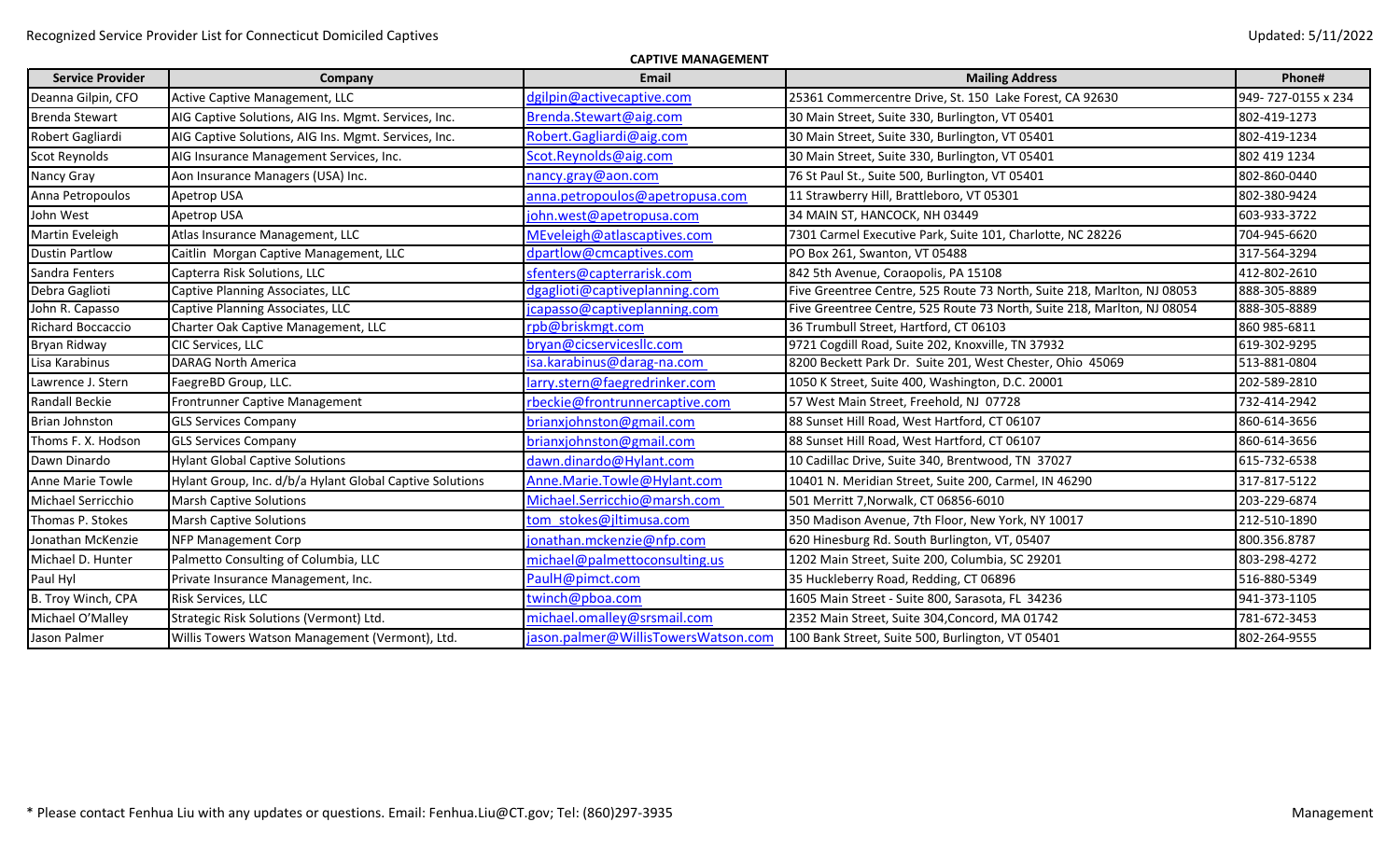| <b>ACCOUNTING/AUDITING</b>       |                                    |                                   |                                                               |                    |  |
|----------------------------------|------------------------------------|-----------------------------------|---------------------------------------------------------------|--------------------|--|
| <b>Service Provider</b>          | Company                            | <b>Email</b>                      | <b>Mailing Address</b>                                        | Phone#             |  |
| Travis D. Clark                  | Albright & Associates, Ltd.        | travis@albrightcpas.com           | 1025 Ridgeview Dr. Ste 300, Reno, NV 89519                    | 775-826-5432       |  |
| Jeffrey Scott Barnett, CPA       | Aprio                              | scott.barnett@aprio.com           | 4136 Floyd Street, Covington, GA 30014                        | 404-610-4910       |  |
| Steve Schueppert, CPA            | Armanino LLP                       | steve.schueppert@armaninollp.com  | 6 CityPlace Drive Suite 900   St.Louis, MO 63141              | 314-983-1251       |  |
| Todd Goldenhersh, CPA            | Armanino LLP                       | todd.goldenhersh@armaninollp.com  | 6 CityPlace Drive Suite 900   St.Louis, MO 63141              | 314-983-1205       |  |
| Christian R. Stormer             | Bauknight Pietras & Stormer, P.A.  | cstormer@BPSCPAS.COM              | 1520 Gervais Street, Columbia, SC 29201                       | 803-771-8943       |  |
| David M. Ward                    | Bauknight Pietras & Stormer, P.A.  | dward@BPSCPAS.COM                 | 1517 Gervais Street, Columbia, SC 29201                       | 803-771-8943       |  |
| Jesse M. Swearingen III          | Bauknight Pietras & Stormer, P.A.  | jswearingen@BPSCPAS.COM           | 1518 Gervais Street, Columbia, SC 29201                       | 803-771-8943       |  |
| Robert Benjamin Glenn            | Bauknight Pietras & Stormer, P.A.  | bglenn@BPSCPAS.COM                | 1519 Gervais Street, Columbia, SC 29201                       | 803-771-8943       |  |
| Thomas D. Pietras                | Bauknight Pietras & Stormer, P.A.  | tpietras@BPSCPAS.COM              | 1521 Gervais Street, Columbia, SC 29201                       | 803-771-8943       |  |
| Bryan P. Hudson                  | Bauknight Pietras & Stormer, P.A.  | bhudson@bpscpas.com               | 1517 Gervais Street, Columbia, SC 29202                       | 803-771-8943       |  |
| Arthur M. Salvadori              | Crowe LLP                          | arthur.salvadori@crowe.com        | 175 Powder Forest Drive, Simsbury, CT 06089                   | 860-470-2117       |  |
| David A. Roberts                 | Crowe LLP                          | David.A.Roberts@crowe.com         | 401 East Jackson Street Suite 2900, Tampa, Florida 33602-5231 | 813-209-2512       |  |
| Joseph Pieksza                   | Crowe LLP                          | Joseph.Pieksza@crowe.com          | 62 Memorial Road, West Hartford, CT 06107                     | 860-470-2112       |  |
| Joseph W. Kowalczyk              | Crowe LLP                          | Joseph.Kowalczyk@crowe.com        | 175 Powder Forest Drive, Simsbury, CT 06089                   | 860-470-2123       |  |
| William Pomponi                  | Crowe LLP                          | william.pomponi@crowe.com         | 175 Powder Forest Drive, Simsbury, CT 06089                   | 860-470-2116       |  |
| Colin P. Smith                   | Ernst & Young                      | colin.smith@ey.com                | 5 Glendale Road, Madison, NJ 09740                            |                    |  |
| David Collier                    | Ernst & Young LLP                  | david.collier@ey.com              | 5 Times Square, New York, New York 10036                      | 212-773-0580       |  |
| George Leonard Riggs, III        | Fiondella, Milone & LaSaracina LLP | griggs@fmlcpas.com                | 300 Winding Brook Drive, Glastonbury, CT 06033                | 860-657-3651       |  |
| David Warshauer                  | Grassi & Co.                       | dwarshauer@grassicpas.com         | 50 Jericho Quadrangle, Jericho, NY 11753                      | 516.256.3500       |  |
| Adam M. Dubuque                  | Johnson Lambert LLP                | adubuque@johnsonlambert.com       | One Lawson Lane, Box 525, Burlington, VT 05402 -0525          |                    |  |
| Carolyn H. Rice                  | Johnson Lambert LLP                | crice@johnsonlambert.com          | One Lawson Lane, 4th Floor, Burlington, VT 05401              |                    |  |
| Magali Welch                     | Johnson Lambert LLP                | mwelch@johnsonlambert.com         | PO Box 525, Burlington, VT 05402 - 0525                       | 802-383-4831       |  |
| Rebecca James                    | JohnsonLambert LLP                 | rjames@johnsonlambert.com         | 1 Lawson lane, Box 525, Burlington, VT 05401                  | 802-383-4843       |  |
| Daniel J. Bishop                 | <b>KPMG LLP</b>                    | dbishopjr@kpmg.com                | 755 Main Street, Hartford, CT 06103                           |                    |  |
| Jocelyn Teri Denalsky            | <b>KPMG LLP</b>                    | jdenalsky@kpmg.com                | One Financial Plaza, 755 Main Street, Hartford, CT 06103-2608 | 860-297-5085       |  |
| Michelle (Giacomi) Champagne     | <b>KPMG LLP</b>                    | mgiacomi@kpmg.com                 | One financial Plaza, 755 Main Street, Hartford, CT 06103      | 860-403-3730       |  |
| Sean Egan                        | KPMG LLP                           | segan@kpmg.com                    | 345 Park Avenue, New York, NY 10154                           | 212-954-3100       |  |
| Martha Hayes                     | Larson Certified Public Accoutants | mhayes@larsco.com                 | 9065 South 1300, East Sandy, UT 84094                         |                    |  |
| <b>Michael Sabol</b>             | Mahoney Sabol Company LLP          | msabol@mahoneysabol.com           | 180 Glastonbury Blvd., Glastonbury, CT                        | 860-541-2000 x7901 |  |
| Christopher A. Jackson           | Marcum LLP                         | Christopher.Jackson@marcumllp.com | CityPlace 185 Asylum Street, Hartford, CT 06103               | 860-760-0630       |  |
| Leon L. Rives II                 | Rives and Associates, LLP          | leon@rivescpa.com                 | 212 W. Center St., Lexington, NC 27293                        | 336-248-8281       |  |
| <b>Travis Jackson Strickland</b> | <b>Strickland Hardee PLLC</b>      | tj@sh-pllc.com                    | 236 E. Center St., Lexington, NC 27292                        | 336-843-4409       |  |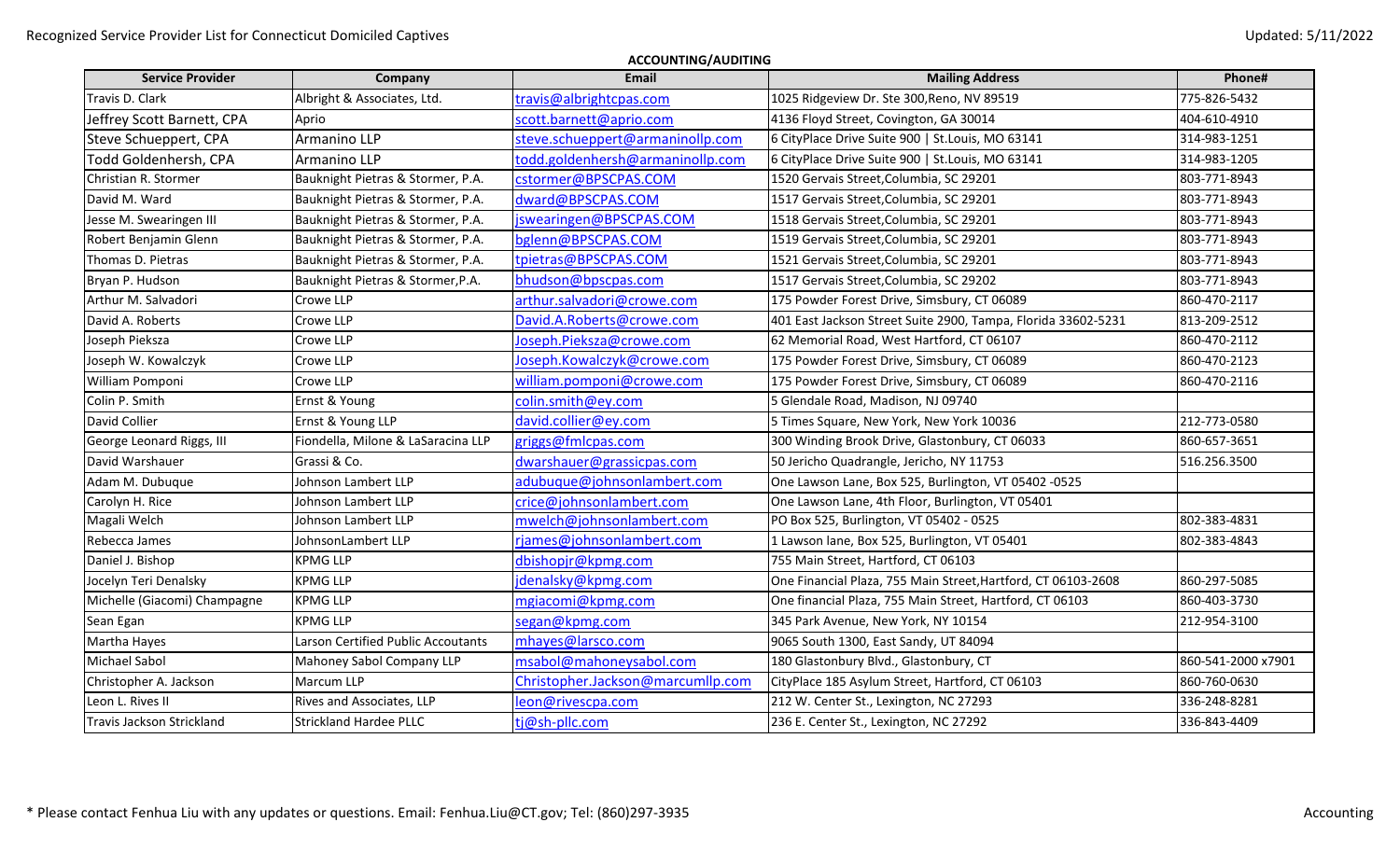## **ACTUARIAL SERVICES & OPINIONS**

| <b>Service Provider</b>         | Company                                        | <b>Email</b>                           | <b>Mailing Address</b>                                           | Phone#                |
|---------------------------------|------------------------------------------------|----------------------------------------|------------------------------------------------------------------|-----------------------|
| Steven P. Lattanzio             | <b>Actuarial &amp; Technical Solutions Inc</b> | SLattanzio@actuarialsolutions.com      | 823 Eleventh Avenue NY, NY 10019                                 | 212-956-5803          |
| Dave Raikowski, ACAS, MAAA, FCA | Actuarial & Technical Solutions, Inc.          | draikowski@actuarialsolutions.com      | 3900 Veterans Memorial Highway, Suite 300, Bohemia, NY 11716     | 516-697-1969          |
| Scott C. Anderson               | Actuarial Advisors, Inc.                       | scott.anderson@actuarialadvisors.com   | 100 South Fifth Street, Suite 1230, Minneapolis, MN 55402        | 612-455-3334          |
| <b>Randall Ross</b>             | <b>Allegiant Actuarial Group</b>               | rross@allegiantactuarial.com           |                                                                  |                       |
| Bruce E. Ollodart               | American Actuarial LLC                         | ollodart bruce e@sbcglobal.net         | 15 Cliffside Drive, Wallingford, CT 06492                        | 203-284-3891          |
| Erik Johnson                    | Aon                                            | erik.johnson@aon.com                   | 4130 Parklake Ave. Raleigh, NC 27614                             | 919-786-6246          |
| <b>Robert Scott</b>             | CAI Casualty Actuaries, Inc                    | bob@cai-actuarial.com                  | 100 Chesterfield Bus Parkway, Ste. 200, St. Louis, MO 63005      | 314-993-6757          |
| Legare Gresham                  | <b>Consuling Actuary</b>                       | lgresham@pinnacleactuaries.com         | 3109 Cornelius Drive, Bloomington, IL 61704                      | 309-807-2306          |
| <b>Wallis Boyd</b>              | Deloitte Consulting LLP                        | wboyd@deloitte.com                     | 185 Asylum Street, 33rd Floor, Hartford, CT 06153                | 860-725-3078          |
| Kathleen C. Odomirok            | Ernst & Young LLP                              | Kathy.Odomirok@ey.com                  | 200 Clarendon Street, Boston. MA 02116                           | 617-585-0903          |
| Grover M. Edie                  | Huggins Actuarial Services, Inc.               | grover.edie@HugginsActuarial.com       | 111 Veterans Square, 2nd Floor, Media, PA 19063                  | 248-924-5343          |
| Kim E. Piersol                  | Huggins Actuarial Services, Inc.               | kim.piersol@hugginsactuarial.com       | 111 Veterans Square, 2nd Floor, Media, PA 19063                  | 610-892-1808          |
| Ronald T. Kuehn                 | Huggins Actuarial Services, Inc.               | rusty.kuehn@hugginsactuarial.com       | 111 Veterans Square, 2nd Floor, Media, PA 19063                  | 610-892-1823          |
| Raymond S. Nichols              | Independent Actuary                            | r.nichols@snet.net                     | 75 North Quaker Lane West Hartford, CT 06119                     | 860-232-9009          |
| George M. Levine                | <b>KPMG Hartford</b>                           | glevine@kpmg.com                       | One Financial Plaza, 11th floor, Hartford, CT 06103              | 860-297-5527          |
| Dawne L. Davenport              | Marsh USA                                      | Dawne.Davenport@marsh.com              | 540 West Madison, Suite 1200, Chicago, IL 60661                  | 312-627-6924          |
| Paul Vasey                      | <b>Merlinos and Associates</b>                 | tvasey@merlinosinc.com                 | 3274 Medlock Bridge Road, Peachtree Corners, GA 30092            | 678-684-4851          |
| Stephen DiCenso                 | Milliman                                       | stephen.dicenso@milliman.com           | 289 Edgewater Drive, Wakefield, MA 01880-6215                    | 860-687-0160          |
| David P. Moore                  | Moore Actuarial Consulting, LLC                | david.moore@mooreactuarial.com         | 10526 W. Cermak Rd, Suite 205G, Westchester, IL 60154            | 773-614-7577          |
| Timothy O'Connor                | Oliver Wyman Actuarial Consulting              | tim.oconnor@oliverwyman.com            | 540 West Madison Street, Chicago, IL 60661                       | 773-852-0465          |
| Barry P. Drobes                 | Oliver Wyman Actuarial Consulting              | barry.drobes@oliverwyman.com           | 7 Erik Court, Nanuet, NY 10954                                   |                       |
| Daniel Linton                   | Pinnacle Actuarial Resources, Inc.             | dlinton@pinnacleactuaries.com          | 3109 Corne.ius Drive, Bloomington, IL 61704                      | 309-807-2335          |
| Robert J. Walling, III          | Pinnacle Actuarial Resources, Inc.             | rwalling@pinnacleactuaries.com         | 3109 Cornelius Drive, Bloomington, Illinois 61704                | 309-807-2320          |
| David E. Heppen                 | Risk & Regulatory Consulting, LLC              | dave.heppen@riskreg.com                | 20 Batterson Park Road, Suite 380, Farmington, CT 06032          | 610-247-8019          |
| David Wolfe                     | Risk & Regulatory Consulting, LLC              | dave.wolfe@riskreg.com                 | 20 Batterson Park Road, Suite 380, Farmington, CT 06032          | 484-574-0291          |
| Liza Chanzit                    | Risk & Regulatory Consulting, LLC              | Lisa. Chanzit@riskreg.com              | 20 Batterson Park Road, Suite 380, Farmington, CT 06032          | 781-789-5177          |
| Jason D. Stubbs                 | Risk International Actuarial Consulting        | jstubbs@riskinternational.com          | 131 Main Street Burlington, VT 05401                             | 802-861-3072          |
| Michael S. Jarmusik             | Risk International Actuarial Consulting        | mjarmusik@riskinternational.com        | 146 King Street #203 Charleston, SC 29401                        | 843-377-0993 Ext. 18  |
| Marn Rivelle                    | <b>Rivelle Consulting Services</b>             | marn@rivelleconsulting.com             | 24600 S. Tamiami Trail, Suite 212, Bonita Springs, Florida 34134 | 213-816-8925          |
| Mary F. Miller                  | Select Actuarial Services                      | maryfrances.miller@selectactuarial.com | 28 White Bridge Road #205, Nashville TN 37205                    | 615-289-7437          |
| Benjamin S. Newville            | SGRisk, LLC                                    | benjaminnewville@gmail.com             | 1050 Wall Street West, Lyndhurst, NJ 07071                       | 201-935-3434          |
| <b>Brent Sallay</b>             | Taylor-Walker Consulting, LLC                  | bsallay@taylor-walker.com              | P.O. Box 156 or 7681 South Main Street, Midvale, Utah 84047      | 801-562-5748          |
| Robert W. Van Epps              | The Actuarial Advantage, Inc.                  | rvanepps@taa-inc.com                   | 706 Northeast Drive, Suite 4, Davidson, NC 28036                 | 704-895-9765 Ext. 101 |